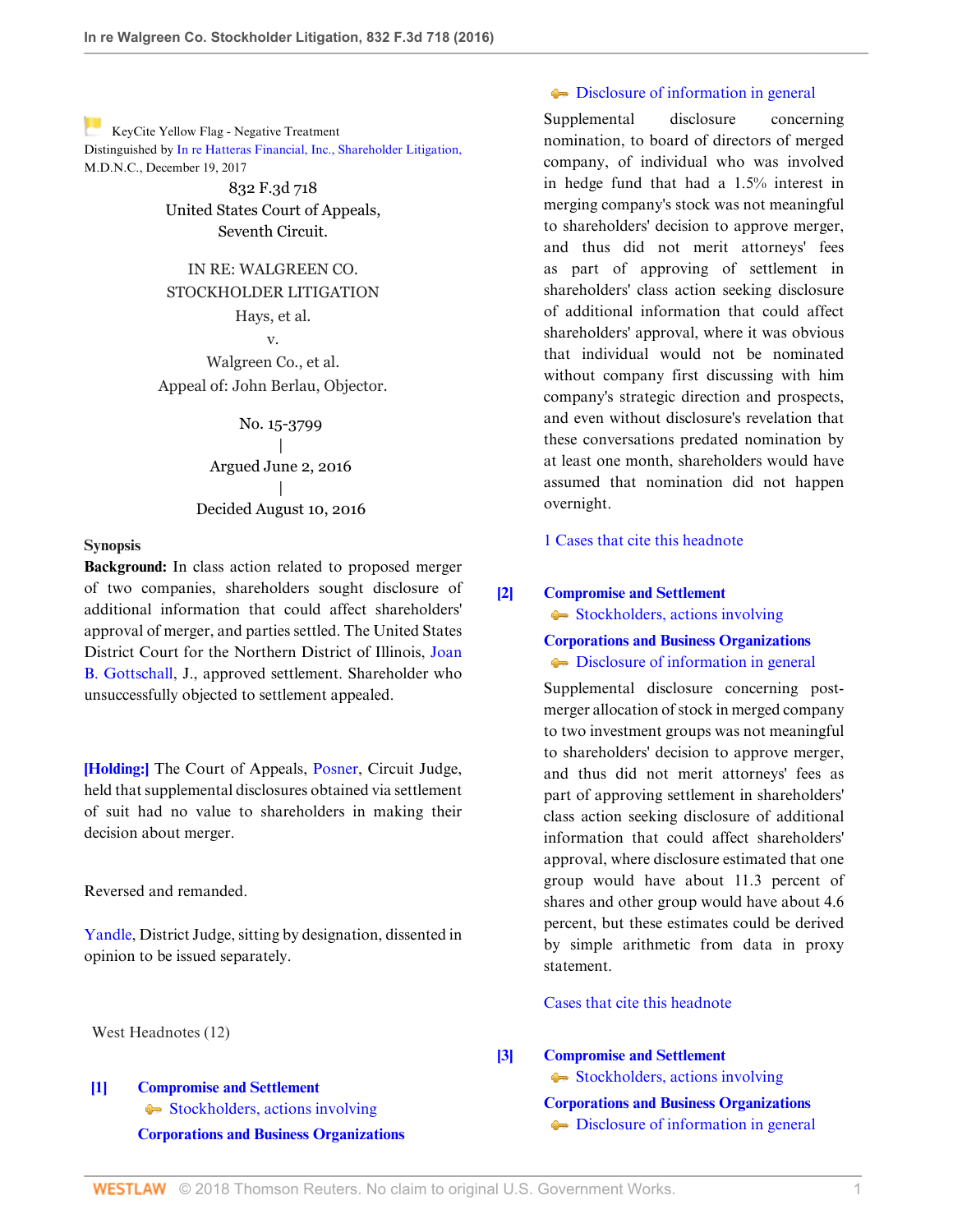Supplemental disclosure that, shortly before two companies made decision to merge, individual who was one company's executive vice president and chief financial officer and president of its international division had resigned from company and sued it for defamation, and further that company had denied individual's claims, was not meaningful to shareholders' decision to approve merger, and thus did not merit attorneys' fees as part of approving settlement in shareholders' class action seeking disclosure of additional information that could affect shareholders' approval, where there was no suggestion that individual's suit would have significant impact on formation or operation of merged company or that suit was even related to the formation of merged company.

### [Cases that cite this headnote](http://www.westlaw.com/Link/RelatedInformation/DocHeadnoteLink?docGuid=I6cba8df05f9511e69981dc2250b07c82&headnoteId=203954820700520171208075508&originationContext=document&vr=3.0&rs=cblt1.0&transitionType=CitingReferences&contextData=(sc.UserEnteredCitation))

#### <span id="page-1-1"></span>**[\[4\]](#page-4-2) [Compromise and Settlement](http://www.westlaw.com/Browse/Home/KeyNumber/89/View.html?docGuid=I6cba8df05f9511e69981dc2250b07c82&originationContext=document&vr=3.0&rs=cblt1.0&transitionType=DocumentItem&contextData=(sc.UserEnteredCitation))**

[Stockholders, actions involving](http://www.westlaw.com/Browse/Home/KeyNumber/89k63/View.html?docGuid=I6cba8df05f9511e69981dc2250b07c82&originationContext=document&vr=3.0&rs=cblt1.0&transitionType=DocumentItem&contextData=(sc.UserEnteredCitation))

# **[Corporations and Business Organizations](http://www.westlaw.com/Browse/Home/KeyNumber/101/View.html?docGuid=I6cba8df05f9511e69981dc2250b07c82&originationContext=document&vr=3.0&rs=cblt1.0&transitionType=DocumentItem&contextData=(sc.UserEnteredCitation))**  $\bullet$  [Disclosure of information in general](http://www.westlaw.com/Browse/Home/KeyNumber/101k2663/View.html?docGuid=I6cba8df05f9511e69981dc2250b07c82&originationContext=document&vr=3.0&rs=cblt1.0&transitionType=DocumentItem&contextData=(sc.UserEnteredCitation))

Supplemental disclosure that added to list already disclosed in proxy statement four risk factors that company considered in relation to proposed merger was not meaningful to shareholders' decision to approve merger, and thus did not merit attorneys' fees as part of approving settlement in shareholders' class action seeking disclosure of additional information that could affect shareholders' approval, where new factors were based on language found in proxy statement.

# [2 Cases that cite this headnote](http://www.westlaw.com/Link/RelatedInformation/DocHeadnoteLink?docGuid=I6cba8df05f9511e69981dc2250b07c82&headnoteId=203954820700620171208075508&originationContext=document&vr=3.0&rs=cblt1.0&transitionType=CitingReferences&contextData=(sc.UserEnteredCitation))

### <span id="page-1-2"></span>**[\[5\]](#page-4-3) [Compromise and Settlement](http://www.westlaw.com/Browse/Home/KeyNumber/89/View.html?docGuid=I6cba8df05f9511e69981dc2250b07c82&originationContext=document&vr=3.0&rs=cblt1.0&transitionType=DocumentItem&contextData=(sc.UserEnteredCitation))**

[Stockholders, actions involving](http://www.westlaw.com/Browse/Home/KeyNumber/89k63/View.html?docGuid=I6cba8df05f9511e69981dc2250b07c82&originationContext=document&vr=3.0&rs=cblt1.0&transitionType=DocumentItem&contextData=(sc.UserEnteredCitation))

### **[Corporations and Business Organizations](http://www.westlaw.com/Browse/Home/KeyNumber/101/View.html?docGuid=I6cba8df05f9511e69981dc2250b07c82&originationContext=document&vr=3.0&rs=cblt1.0&transitionType=DocumentItem&contextData=(sc.UserEnteredCitation))**

 $\rightarrow$  [Disclosure of information in general](http://www.westlaw.com/Browse/Home/KeyNumber/101k2663/View.html?docGuid=I6cba8df05f9511e69981dc2250b07c82&originationContext=document&vr=3.0&rs=cblt1.0&transitionType=DocumentItem&contextData=(sc.UserEnteredCitation))

Supplemental disclosure explaining that, due to his interest in proposed merger, individual who was designated to become chief executive officer (CEO) of merged company recused from board's decision to exercise one merging company's option to buy remainder of other merging company was not meaningful to shareholders' decision to approve merger, and thus did not merit attorneys' fees as part of approving settlement in shareholders' class action seeking disclosure of additional information that could affect shareholders' approval, where proxy statement noted that individual had interests in one merging company and had not voted on whether to approve merger.

[Cases that cite this headnote](http://www.westlaw.com/Link/RelatedInformation/DocHeadnoteLink?docGuid=I6cba8df05f9511e69981dc2250b07c82&headnoteId=203954820700720171208075508&originationContext=document&vr=3.0&rs=cblt1.0&transitionType=CitingReferences&contextData=(sc.UserEnteredCitation))

# <span id="page-1-3"></span>**[\[6\]](#page-4-4) [Compromise and Settlement](http://www.westlaw.com/Browse/Home/KeyNumber/89/View.html?docGuid=I6cba8df05f9511e69981dc2250b07c82&originationContext=document&vr=3.0&rs=cblt1.0&transitionType=DocumentItem&contextData=(sc.UserEnteredCitation))**

[Stockholders, actions involving](http://www.westlaw.com/Browse/Home/KeyNumber/89k63/View.html?docGuid=I6cba8df05f9511e69981dc2250b07c82&originationContext=document&vr=3.0&rs=cblt1.0&transitionType=DocumentItem&contextData=(sc.UserEnteredCitation))

# **[Corporations and Business Organizations](http://www.westlaw.com/Browse/Home/KeyNumber/101/View.html?docGuid=I6cba8df05f9511e69981dc2250b07c82&originationContext=document&vr=3.0&rs=cblt1.0&transitionType=DocumentItem&contextData=(sc.UserEnteredCitation))**  $\bullet$  [Disclosure of information in general](http://www.westlaw.com/Browse/Home/KeyNumber/101k2663/View.html?docGuid=I6cba8df05f9511e69981dc2250b07c82&originationContext=document&vr=3.0&rs=cblt1.0&transitionType=DocumentItem&contextData=(sc.UserEnteredCitation))

Supplemental disclosure regarding individual who was designated to become chief executive officer (CEO) of merged company, stating his qualifications by listing factors that board had considered, including considerable knowledge of merging companies' industry, familiarity with companies, and international experience and background in managing global businesses, was not meaningful to shareholders' decision to approve merger, and thus did not merit attorneys' fees as part of approving settlement in shareholders' class action seeking disclosure of additional information that could affect shareholders' approval, where public filing stated that individual was appointed because of his extensive leadership experience and knowledge of both companies, and statement went on to list his previous positions.

## [Cases that cite this headnote](http://www.westlaw.com/Link/RelatedInformation/DocHeadnoteLink?docGuid=I6cba8df05f9511e69981dc2250b07c82&headnoteId=203954820700820171208075508&originationContext=document&vr=3.0&rs=cblt1.0&transitionType=CitingReferences&contextData=(sc.UserEnteredCitation))

## <span id="page-1-0"></span>**[\[7\]](#page-4-5) [Compromise and Settlement](http://www.westlaw.com/Browse/Home/KeyNumber/89/View.html?docGuid=I6cba8df05f9511e69981dc2250b07c82&originationContext=document&vr=3.0&rs=cblt1.0&transitionType=DocumentItem&contextData=(sc.UserEnteredCitation))**

[Stockholders, actions involving](http://www.westlaw.com/Browse/Home/KeyNumber/89k63/View.html?docGuid=I6cba8df05f9511e69981dc2250b07c82&originationContext=document&vr=3.0&rs=cblt1.0&transitionType=DocumentItem&contextData=(sc.UserEnteredCitation))

## **[Corporations and Business Organizations](http://www.westlaw.com/Browse/Home/KeyNumber/101/View.html?docGuid=I6cba8df05f9511e69981dc2250b07c82&originationContext=document&vr=3.0&rs=cblt1.0&transitionType=DocumentItem&contextData=(sc.UserEnteredCitation))**  $\bullet$  [Disclosure of information in general](http://www.westlaw.com/Browse/Home/KeyNumber/101k2663/View.html?docGuid=I6cba8df05f9511e69981dc2250b07c82&originationContext=document&vr=3.0&rs=cblt1.0&transitionType=DocumentItem&contextData=(sc.UserEnteredCitation))

Supplemental disclosures obtained in settlement of shareholders' class action seeking disclosure of additional information that could affect shareholders' approval of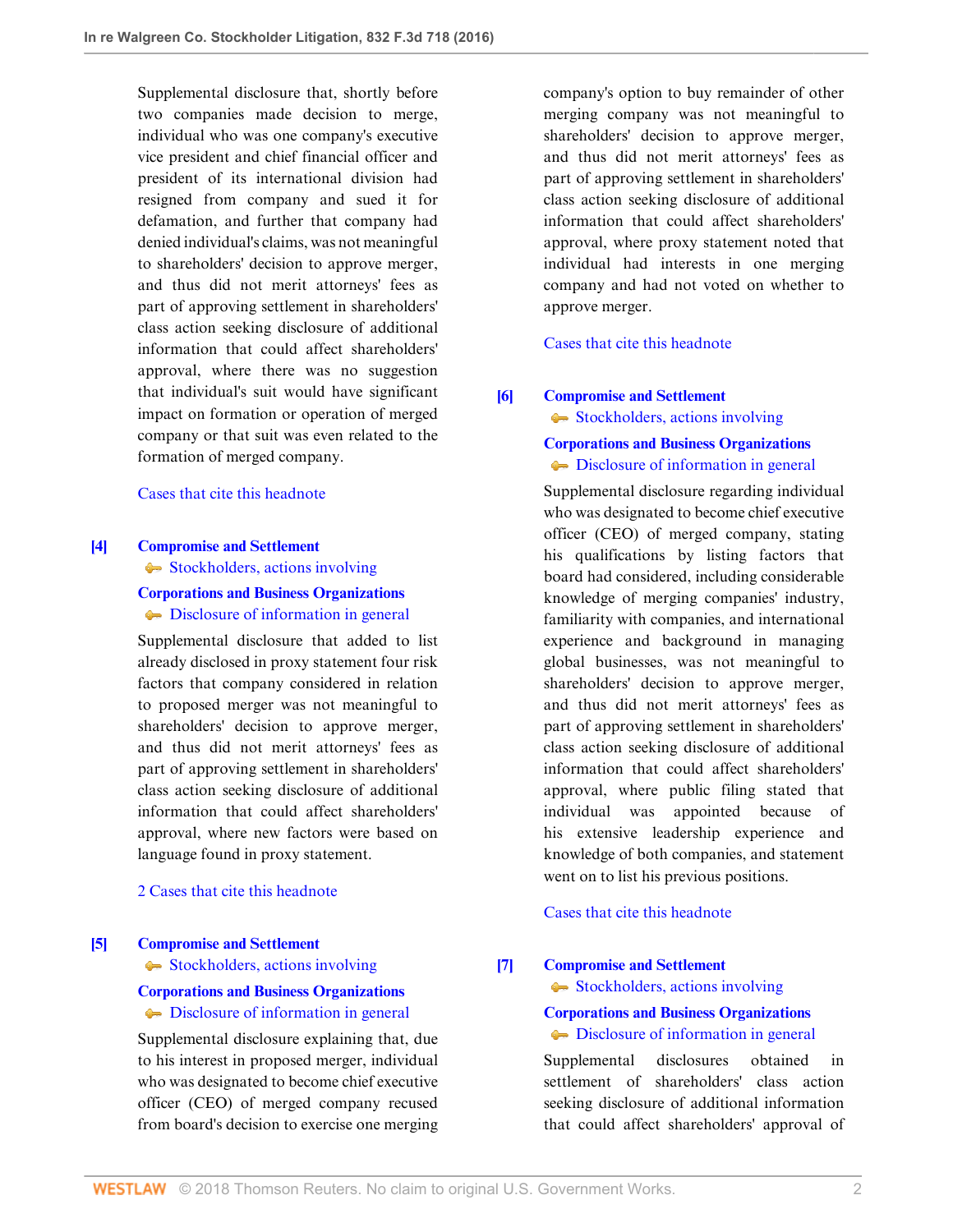merger of two companies had no value to shareholders in making their decision, and thus awarding shareholders attorneys' fees of \$370,000 was unwarranted, where reorganization that ratified merger was approved by 97% of merging company's shareholders who voted, such that it was inconceivable that supplemental disclosures either reduced support for merger by frightening shareholders or increased support by giving shareholders sense that now they knew everything.

[6 Cases that cite this headnote](http://www.westlaw.com/Link/RelatedInformation/DocHeadnoteLink?docGuid=I6cba8df05f9511e69981dc2250b07c82&headnoteId=203954820700920171208075508&originationContext=document&vr=3.0&rs=cblt1.0&transitionType=CitingReferences&contextData=(sc.UserEnteredCitation))

#### <span id="page-2-0"></span>**[\[8\]](#page-4-6) [Compromise and Settlement](http://www.westlaw.com/Browse/Home/KeyNumber/89/View.html?docGuid=I6cba8df05f9511e69981dc2250b07c82&originationContext=document&vr=3.0&rs=cblt1.0&transitionType=DocumentItem&contextData=(sc.UserEnteredCitation))**

Factors, Standards and Considerations;  [Discretion Generally](http://www.westlaw.com/Browse/Home/KeyNumber/89k56/View.html?docGuid=I6cba8df05f9511e69981dc2250b07c82&originationContext=document&vr=3.0&rs=cblt1.0&transitionType=DocumentItem&contextData=(sc.UserEnteredCitation))

In deciding whether to approve a class settlement, a court must consider whether the agreement benefits class members.

[5 Cases that cite this headnote](http://www.westlaw.com/Link/RelatedInformation/DocHeadnoteLink?docGuid=I6cba8df05f9511e69981dc2250b07c82&headnoteId=203954820700120171208075508&originationContext=document&vr=3.0&rs=cblt1.0&transitionType=CitingReferences&contextData=(sc.UserEnteredCitation))

### <span id="page-2-1"></span>**[\[9\]](#page-4-7) [Corporations and Business Organizations](http://www.westlaw.com/Browse/Home/KeyNumber/101/View.html?docGuid=I6cba8df05f9511e69981dc2250b07c82&originationContext=document&vr=3.0&rs=cblt1.0&transitionType=DocumentItem&contextData=(sc.UserEnteredCitation))**

 $\bullet$  [Disclosure of information in general](http://www.westlaw.com/Browse/Home/KeyNumber/101k2663/View.html?docGuid=I6cba8df05f9511e69981dc2250b07c82&originationContext=document&vr=3.0&rs=cblt1.0&transitionType=DocumentItem&contextData=(sc.UserEnteredCitation))

**[Corporations and Business Organizations](http://www.westlaw.com/Browse/Home/KeyNumber/101/View.html?docGuid=I6cba8df05f9511e69981dc2250b07c82&originationContext=document&vr=3.0&rs=cblt1.0&transitionType=DocumentItem&contextData=(sc.UserEnteredCitation))** [Rights and Remedies Of, and Actions](http://www.westlaw.com/Browse/Home/KeyNumber/101k2666/View.html?docGuid=I6cba8df05f9511e69981dc2250b07c82&originationContext=document&vr=3.0&rs=cblt1.0&transitionType=DocumentItem&contextData=(sc.UserEnteredCitation)) [By, Dissenting Shareholders](http://www.westlaw.com/Browse/Home/KeyNumber/101k2666/View.html?docGuid=I6cba8df05f9511e69981dc2250b07c82&originationContext=document&vr=3.0&rs=cblt1.0&transitionType=DocumentItem&contextData=(sc.UserEnteredCitation))

Disclosures to shareholders regarding a proposed corporate merger are meaningful, so as to merit an award of attorneys' fees in a suit seeking such disclosures, only if they can be expected to affect the votes of a nontrivial fraction of the shareholders, implying that shareholders found the disclosures informative.

## [Cases that cite this headnote](http://www.westlaw.com/Link/RelatedInformation/DocHeadnoteLink?docGuid=I6cba8df05f9511e69981dc2250b07c82&headnoteId=203954820700220171208075508&originationContext=document&vr=3.0&rs=cblt1.0&transitionType=CitingReferences&contextData=(sc.UserEnteredCitation))

## <span id="page-2-2"></span>**[\[10\]](#page-5-0) [Compromise and Settlement](http://www.westlaw.com/Browse/Home/KeyNumber/89/View.html?docGuid=I6cba8df05f9511e69981dc2250b07c82&originationContext=document&vr=3.0&rs=cblt1.0&transitionType=DocumentItem&contextData=(sc.UserEnteredCitation))**

**Factors, Standards and Considerations;**  [Discretion Generally](http://www.westlaw.com/Browse/Home/KeyNumber/89k56/View.html?docGuid=I6cba8df05f9511e69981dc2250b07c82&originationContext=document&vr=3.0&rs=cblt1.0&transitionType=DocumentItem&contextData=(sc.UserEnteredCitation))

## **[Federal Civil Procedure](http://www.westlaw.com/Browse/Home/KeyNumber/170A/View.html?docGuid=I6cba8df05f9511e69981dc2250b07c82&originationContext=document&vr=3.0&rs=cblt1.0&transitionType=DocumentItem&contextData=(sc.UserEnteredCitation))**

[Factors, grounds, objections, and](http://www.westlaw.com/Browse/Home/KeyNumber/170Ak161.1/View.html?docGuid=I6cba8df05f9511e69981dc2250b07c82&originationContext=document&vr=3.0&rs=cblt1.0&transitionType=DocumentItem&contextData=(sc.UserEnteredCitation)) [considerations in general](http://www.westlaw.com/Browse/Home/KeyNumber/170Ak161.1/View.html?docGuid=I6cba8df05f9511e69981dc2250b07c82&originationContext=document&vr=3.0&rs=cblt1.0&transitionType=DocumentItem&contextData=(sc.UserEnteredCitation))

No class action settlement that yields zero benefits for the class should be approved, and a class action that seeks only worthless benefits for the class should be dismissed out of hand.

[5 Cases that cite this headnote](http://www.westlaw.com/Link/RelatedInformation/DocHeadnoteLink?docGuid=I6cba8df05f9511e69981dc2250b07c82&headnoteId=203954820701020171208075508&originationContext=document&vr=3.0&rs=cblt1.0&transitionType=CitingReferences&contextData=(sc.UserEnteredCitation))

#### <span id="page-2-3"></span>**[\[11\]](#page-6-0) [Federal Civil Procedure](http://www.westlaw.com/Browse/Home/KeyNumber/170A/View.html?docGuid=I6cba8df05f9511e69981dc2250b07c82&originationContext=document&vr=3.0&rs=cblt1.0&transitionType=DocumentItem&contextData=(sc.UserEnteredCitation))**

Representation of class; typicality;  [standing in general](http://www.westlaw.com/Browse/Home/KeyNumber/170Ak164/View.html?docGuid=I6cba8df05f9511e69981dc2250b07c82&originationContext=document&vr=3.0&rs=cblt1.0&transitionType=DocumentItem&contextData=(sc.UserEnteredCitation))

Class representative who proposes that high transaction costs be incurred at the class members' expense to obtain no benefit is not adequately protecting the class members' interests.

[1 Cases that cite this headnote](http://www.westlaw.com/Link/RelatedInformation/DocHeadnoteLink?docGuid=I6cba8df05f9511e69981dc2250b07c82&headnoteId=203954820701120171208075508&originationContext=document&vr=3.0&rs=cblt1.0&transitionType=CitingReferences&contextData=(sc.UserEnteredCitation))

### <span id="page-2-4"></span>**[\[12\]](#page-6-1) [Attorney and Client](http://www.westlaw.com/Browse/Home/KeyNumber/45/View.html?docGuid=I6cba8df05f9511e69981dc2250b07c82&originationContext=document&vr=3.0&rs=cblt1.0&transitionType=DocumentItem&contextData=(sc.UserEnteredCitation))**

 $\rightarrow$  [Disqualification in general](http://www.westlaw.com/Browse/Home/KeyNumber/45k19/View.html?docGuid=I6cba8df05f9511e69981dc2250b07c82&originationContext=document&vr=3.0&rs=cblt1.0&transitionType=DocumentItem&contextData=(sc.UserEnteredCitation))

### **[Federal Civil Procedure](http://www.westlaw.com/Browse/Home/KeyNumber/170A/View.html?docGuid=I6cba8df05f9511e69981dc2250b07c82&originationContext=document&vr=3.0&rs=cblt1.0&transitionType=DocumentItem&contextData=(sc.UserEnteredCitation))**

Representation of class; typicality;  [standing in general](http://www.westlaw.com/Browse/Home/KeyNumber/170Ak164/View.html?docGuid=I6cba8df05f9511e69981dc2250b07c82&originationContext=document&vr=3.0&rs=cblt1.0&transitionType=DocumentItem&contextData=(sc.UserEnteredCitation))

Courts have a continuing duty in a class action case to scrutinize the class attorney to see that he or she is adequately protecting the interests of the class, and if at any time the trial court realizes that class counsel should be disqualified, the court is required to take appropriate action.

[4 Cases that cite this headnote](http://www.westlaw.com/Link/RelatedInformation/DocHeadnoteLink?docGuid=I6cba8df05f9511e69981dc2250b07c82&headnoteId=203954820701220171208075508&originationContext=document&vr=3.0&rs=cblt1.0&transitionType=CitingReferences&contextData=(sc.UserEnteredCitation))

**\*721** Appeal from the United States District Court for the Northern District of Illinois, Eastern Division. No. 14 C 9786—**Joan B. Gottschall**, *Judge*.

## **Attorneys and Law Firms**

[Patrick V. Dahlstrom](http://www.westlaw.com/Link/Document/FullText?findType=h&pubNum=176284&cite=0148483301&originatingDoc=I6cba8df05f9511e69981dc2250b07c82&refType=RQ&originationContext=document&vr=3.0&rs=cblt1.0&transitionType=DocumentItem&contextData=(sc.UserEnteredCitation)), Attorney, Pomerantz LLP, Chicago, IL, [David F. E. Tejtel,](http://www.westlaw.com/Link/Document/FullText?findType=h&pubNum=176284&cite=0409193001&originatingDoc=I6cba8df05f9511e69981dc2250b07c82&refType=RQ&originationContext=document&vr=3.0&rs=cblt1.0&transitionType=DocumentItem&contextData=(sc.UserEnteredCitation)) Attorney, Friedman Oster & Tejtel PLLC, New York, NY, for Plaintiff– Appellee.

[Theodore H. Frank](http://www.westlaw.com/Link/Document/FullText?findType=h&pubNum=176284&cite=0325182201&originatingDoc=I6cba8df05f9511e69981dc2250b07c82&refType=RQ&originationContext=document&vr=3.0&rs=cblt1.0&transitionType=DocumentItem&contextData=(sc.UserEnteredCitation)), [Melissa Ann Holyoak,](http://www.westlaw.com/Link/Document/FullText?findType=h&pubNum=176284&cite=0333696401&originatingDoc=I6cba8df05f9511e69981dc2250b07c82&refType=RQ&originationContext=document&vr=3.0&rs=cblt1.0&transitionType=DocumentItem&contextData=(sc.UserEnteredCitation)) Attorneys, Competitive Enterprise Institute, Center for Class Action Fairness, Washington, DC, for Appellant.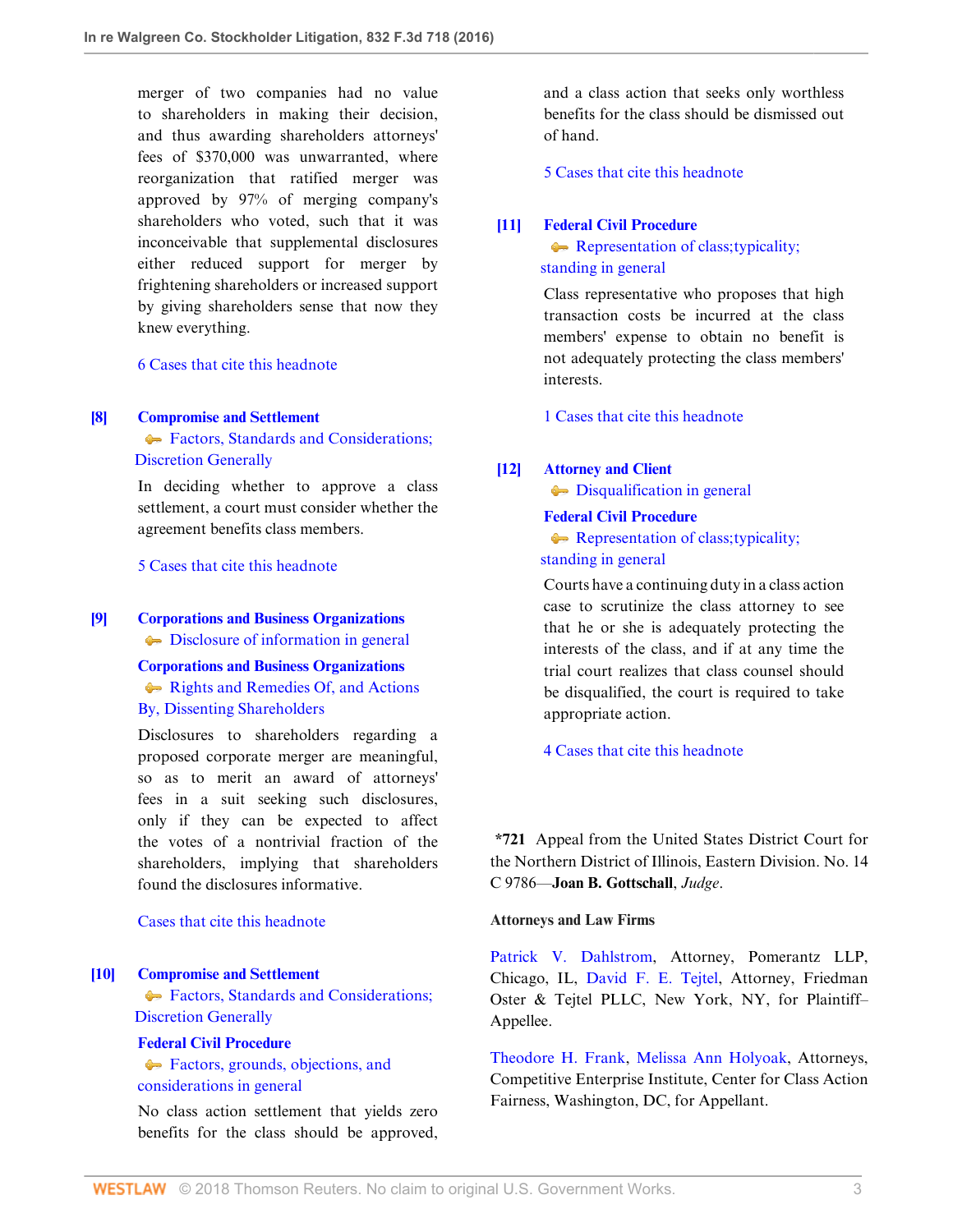[James W. Ducayet,](http://www.westlaw.com/Link/Document/FullText?findType=h&pubNum=176284&cite=0146357201&originatingDoc=I6cba8df05f9511e69981dc2250b07c82&refType=RQ&originationContext=document&vr=3.0&rs=cblt1.0&transitionType=DocumentItem&contextData=(sc.UserEnteredCitation)) [Elizabeth Yvonne Austin,](http://www.westlaw.com/Link/Document/FullText?findType=h&pubNum=176284&cite=0489684799&originatingDoc=I6cba8df05f9511e69981dc2250b07c82&refType=RQ&originationContext=document&vr=3.0&rs=cblt1.0&transitionType=DocumentItem&contextData=(sc.UserEnteredCitation)) [Kristen R.](http://www.westlaw.com/Link/Document/FullText?findType=h&pubNum=176284&cite=0329066601&originatingDoc=I6cba8df05f9511e69981dc2250b07c82&refType=RQ&originationContext=document&vr=3.0&rs=cblt1.0&transitionType=DocumentItem&contextData=(sc.UserEnteredCitation)) [Seeger,](http://www.westlaw.com/Link/Document/FullText?findType=h&pubNum=176284&cite=0329066601&originatingDoc=I6cba8df05f9511e69981dc2250b07c82&refType=RQ&originationContext=document&vr=3.0&rs=cblt1.0&transitionType=DocumentItem&contextData=(sc.UserEnteredCitation)) Attorneys, Sidley Austin LLP, Chicago, IL, for Defendants–Appellees.

<span id="page-3-1"></span>Before [Posner](http://www.westlaw.com/Link/Document/FullText?findType=h&pubNum=176284&cite=0258143701&originatingDoc=I6cba8df05f9511e69981dc2250b07c82&refType=RQ&originationContext=document&vr=3.0&rs=cblt1.0&transitionType=DocumentItem&contextData=(sc.UserEnteredCitation)) and [Sykes](http://www.westlaw.com/Link/Document/FullText?findType=h&pubNum=176284&cite=0286765401&originatingDoc=I6cba8df05f9511e69981dc2250b07c82&refType=RQ&originationContext=document&vr=3.0&rs=cblt1.0&transitionType=DocumentItem&contextData=(sc.UserEnteredCitation)), Circuit Judges, and Yandle, District Judge.<sup>[\\*](#page-7-0)</sup>

## **Opinion**

## [Posner](http://www.westlaw.com/Link/Document/FullText?findType=h&pubNum=176284&cite=0258143701&originatingDoc=I6cba8df05f9511e69981dc2250b07c82&refType=RQ&originationContext=document&vr=3.0&rs=cblt1.0&transitionType=DocumentItem&contextData=(sc.UserEnteredCitation)), Circuit Judge.

In merger litigation the terms "strike suit" and "deal litigation" refer disapprovingly to cases in which a large public company announces an agreement that requires shareholder approval to acquire another large company, and a suit, often a class action, is filed on behalf of shareholders of one of the companies for the sole purpose of obtaining fees for the plaintiffs' counsel. Often the suit asks primarily or even exclusively for disclosure of details of the proposed transaction that could, in principle at least, affect shareholder approval of the transaction. But almost all such suits are designed to end—and very quickly too—in a settlement in which class counsel receive fees and the shareholders receive additional disclosures concerning the proposed transaction. The disclosures may be largely or even entirely worthless to the shareholders, in which event even a modest award of attorneys' fees (\$370,000 in this case) is excessive and the settlement should therefore be disapproved by the district judge. In this case, however, the district judge approved the settlement, including a narrow release of claims and the fee for the plaintiff's lawyers that the company had agreed not to oppose. A shareholder named Berlau, having objected unsuccessfully to the settlement in the district court, has appealed.

In 2012 Walgreen Co. (usually referred to as "Walgreens") acquired a 45 percent equity stake in a Swiss company named Alliance Boots GmbH, plus an option to acquire the rest of Alliance's equity, beginning in February 2015, for a mixture of cash and Walgreens stock. In 2014 the two companies altered the deal to allow the option to be exercised earlier. Walgreens announced its intent to purchase the remainder of Alliance Boots and then engineer a reorganization whereby Walgreens (having swallowed Alliance Boots) would become a wholly owned subsidiary of a new Delaware corporation to be called Walgreens Boots Alliance, Inc. Within two weeks after Walgreens filed a proxy statement seeking shareholder approval of the reorganization, the inevitable class action was filed, and 18 days later—less than a week before the shareholder vote—the parties agreed to settle the suit.

The suit sought additional disclosures to the shareholders, disclosures alleged to be likely to affect the shareholder vote. The settlement required Walgreens to issue several of the disclosures to the shareholders—that was the entire benefit of the settlement to the class—and released the company from liability for the other disclosure-related claims made in the suit. It **\*722** also authorized class counsel to ask the district judge to award them \$370,000 in attorneys' fees, without opposition from Walgreens.

The disclosures agreed to in the settlement (the parties call these the supplemental disclosures, as shall we) represented only a trivial addition to the extensive disclosures already made in the proxy statement: fewer than 800 new words—resulting in less than a 1 percent increase—spread over six disclosures.

<span id="page-3-0"></span>**[\[1](#page-0-0)]** The supplemental disclosure deemed most significant by class counsel concerned the nomination to the board of directors of Walgreens of Barry Rosenstein, who was involved in a hedge fund that had a 1.5 percent interest in Walgreens stock. The disclosure states that before his nomination he had "engaged in preliminary discussions [with Walgreens] during which [he had] expressed his views regarding Walgreens and its strategic direction and prospects," that Walgreens had entered into a confidentiality agreement with Rosenstein's firm, and that there had been further consultations ending in Walgreens' concluding "that Mr. Rosenstein would be a valuable addition to the Board" of Walgreens Boots Alliance.

The new disclosure was worthless because it was and is obvious that Walgreens would not nominate a person for election to its board of directors without discussing with the prospective nominee the company's strategic direction and prospects. The only new thing to be gleaned from the disclosure related to the timing of the conversations. Rosenstein had been nominated on September 5, 2014, and the disclosure indicated that there had been conversations stretching back at least a month. But even without that revelation, the shareholders would have assumed that Rosenstein's appointment to the board had not happened overnight, and the disclosure revealed no further details about the period or content of the prenomination consultations.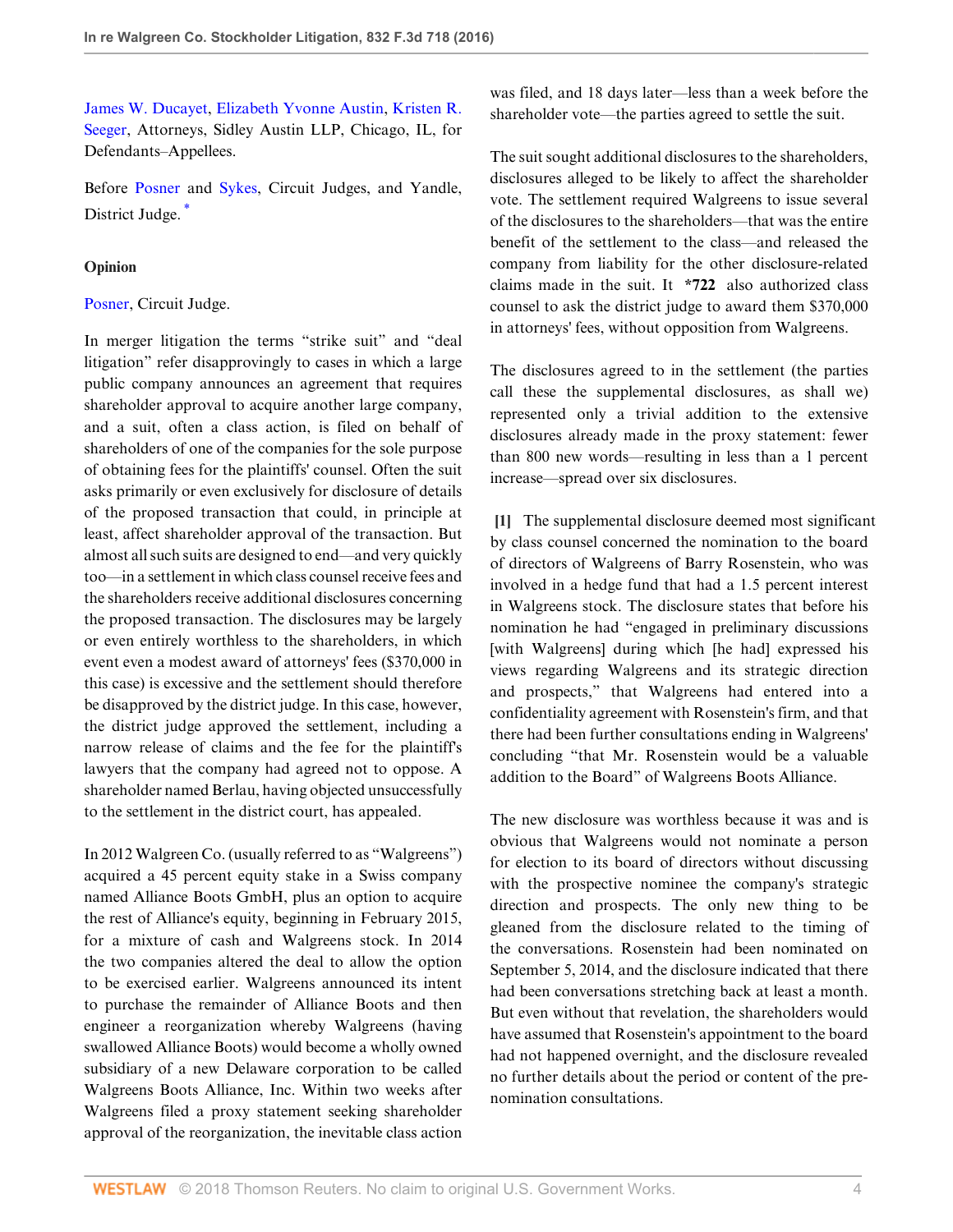<span id="page-4-0"></span>**[\[2](#page-0-1)]** A second supplemental disclosure concerned the allocation of stock in Walgreens Boots Alliance to two investment groups, SP Investors and KKR Investors, after the merger. The disclosure estimated that SP Investors would have about 11.3 percent of the shares and KKR Investors about 4.6 percent. But as these estimates could be derived by simple arithmetic from data in the proxy statement, the disclosure added nothing. See, e.g., *[Werner](http://www.westlaw.com/Link/Document/FullText?findType=Y&serNum=2001828829&pubNum=0000506&originatingDoc=I6cba8df05f9511e69981dc2250b07c82&refType=RP&fi=co_pp_sp_506_299&originationContext=document&vr=3.0&rs=cblt1.0&transitionType=DocumentItem&contextData=(sc.UserEnteredCitation)#co_pp_sp_506_299) v. Werner,* [267 F.3d 288, 299–300 \(3d Cir. 2001\)](http://www.westlaw.com/Link/Document/FullText?findType=Y&serNum=2001828829&pubNum=0000506&originatingDoc=I6cba8df05f9511e69981dc2250b07c82&refType=RP&fi=co_pp_sp_506_299&originationContext=document&vr=3.0&rs=cblt1.0&transitionType=DocumentItem&contextData=(sc.UserEnteredCitation)#co_pp_sp_506_299).

<span id="page-4-1"></span>**[\[3](#page-0-2)]** Supplemental disclosure number three: in 2014, shortly before Walgreens and Alliance decided to merge, Walgreens' executive vice president and chief financial officer and president of its international division, Wade D. Miquelon, had resigned from the company and sued it for defamation. The proxy statement did not mention Miquelon's resignation or his suit; the supplemental disclosure listed the claims made in his suit and said that Walgreens had denied them. There was no suggestion that the suit (seven of the nine counts of which were dismissed in 2015) could have had a significant impact on the formation or operation of Walgreens Boots Alliance, or that it was even related to the formation of the new company.

<span id="page-4-2"></span>**[\[4](#page-1-1)]** Supplemental disclosure number four: The proxy statement included a bullet-point list of risk factors that the Walgreens board had considered in deciding whether to merge with Alliance Boots. The supplemental disclosure added four to the list—but all were based on language found in the proxy statement. The additional disclosure provided no new information to shareholders.

<span id="page-4-3"></span>**[\[5](#page-1-2)]** Supplemental disclosure five: The proxy statement noted that Stefano Pessina, who was designated to become CEO of **\*723** Walgreens Boots Alliance and had interests in Alliance Boots resulting from his affiliation with SP Investors had, along with one other member of Walgreens' board, not voted on whether to approve the merger. The supplemental disclosure explained that "as a result of their interest in the proposed transaction" the two had recused themselves from the Board's decision to exercise Walgreens' option to buy the rest of Alliance Boots. The supplemental disclosure merely stated the reason they'd not voted, and there is nothing to suggest that the disclosure of that reason could have upended the merger. And their recusal from voting on the reorganization because of their financial interest in it had been highlighted elsewhere in the proxy statement. Class counsel argues

that the disclosure revealed that the two board members also had not participated in discussions leading up to the shareholder vote, but the disclosure does not say that.

<span id="page-4-4"></span>**[\[6](#page-1-3)]** Supplemental disclosure number six, the last supplemental disclosure, also concerns Pessina. According to a public filing, he had been appointed acting CEO of the new entity because of his "extensive leadership experience and knowledge of Walgreens and Alliance Boots." The statement went on to list previous positions he'd held, and boards he'd sat on. The supplemental disclosure embroidered the enumeration of Pessina's qualifications by remarking that among the "factors" that the board had considered were his "considerable knowledge of the industries in which both Walgreens and Alliance Boots operate, his familiarity with both ... businesses and leadership teams and his international experience and background in managing global businesses." This was frosting on the cake—the cake consisting of the detailed enumeration in the public filing of his business history. And to be told that the board considered "a number of factors" was to be told nothing.

<span id="page-4-5"></span>**[\[7](#page-1-0)]** The reorganization that ratified Walgreens Boots Alliance was approved by 97 percent of the Walgreens shareholders who voted. It is inconceivable that the six disclosures added by the settlement agreement either reduced support for the merger by frightening the shareholders or increased that support by giving the shareholders a sense that now they knew everything. This conclusion is supported by recent empirical work which shows that there is little reason to believe that disclosure-only settlements *ever* affect shareholder voting. Jill E. Fisch, Sean J. Griffith & Steven Davidoff Solomon, "[Confronting the Peppercorn Settlement in](http://www.westlaw.com/Link/Document/FullText?findType=Y&serNum=0427095203&pubNum=0001251&originatingDoc=I6cba8df05f9511e69981dc2250b07c82&refType=LR&fi=co_pp_sp_1251_561&originationContext=document&vr=3.0&rs=cblt1.0&transitionType=DocumentItem&contextData=(sc.UserEnteredCitation)#co_pp_sp_1251_561) [Merger Litigation: An Empirical Analysis and a Proposal](http://www.westlaw.com/Link/Document/FullText?findType=Y&serNum=0427095203&pubNum=0001251&originatingDoc=I6cba8df05f9511e69981dc2250b07c82&refType=LR&fi=co_pp_sp_1251_561&originationContext=document&vr=3.0&rs=cblt1.0&transitionType=DocumentItem&contextData=(sc.UserEnteredCitation)#co_pp_sp_1251_561) for Reform," 93 *Tex. L. Rev*[. 557, 561, 582–91 \(2015\)](http://www.westlaw.com/Link/Document/FullText?findType=Y&serNum=0427095203&pubNum=0001251&originatingDoc=I6cba8df05f9511e69981dc2250b07c82&refType=LR&fi=co_pp_sp_1251_561&originationContext=document&vr=3.0&rs=cblt1.0&transitionType=DocumentItem&contextData=(sc.UserEnteredCitation)#co_pp_sp_1251_561). The value of the disclosures in this case appears to have been nil. The \$370,000 paid class counsel—pennies to Walgreens, amounting to 0.039 cents per share at the time of the merger—bought nothing of value for the shareholders, though it spared the new company having to defend itself against a meritless suit to void the shareholder vote.

<span id="page-4-7"></span><span id="page-4-6"></span>**[\[8](#page-2-0)] [\[9](#page-2-1)]** In deciding whether to approve a class settlement, a court must consider whether the agreement benefits class members. See *[Crawford v. Equifax Payment Services,](http://www.westlaw.com/Link/Document/FullText?findType=Y&serNum=2000027535&pubNum=0000506&originatingDoc=I6cba8df05f9511e69981dc2250b07c82&refType=RP&fi=co_pp_sp_506_882&originationContext=document&vr=3.0&rs=cblt1.0&transitionType=DocumentItem&contextData=(sc.UserEnteredCitation)#co_pp_sp_506_882) Inc.*[, 201 F.3d 877, 882 \(7th Cir. 2000\)](http://www.westlaw.com/Link/Document/FullText?findType=Y&serNum=2000027535&pubNum=0000506&originatingDoc=I6cba8df05f9511e69981dc2250b07c82&refType=RP&fi=co_pp_sp_506_882&originationContext=document&vr=3.0&rs=cblt1.0&transitionType=DocumentItem&contextData=(sc.UserEnteredCitation)#co_pp_sp_506_882). Disclosures are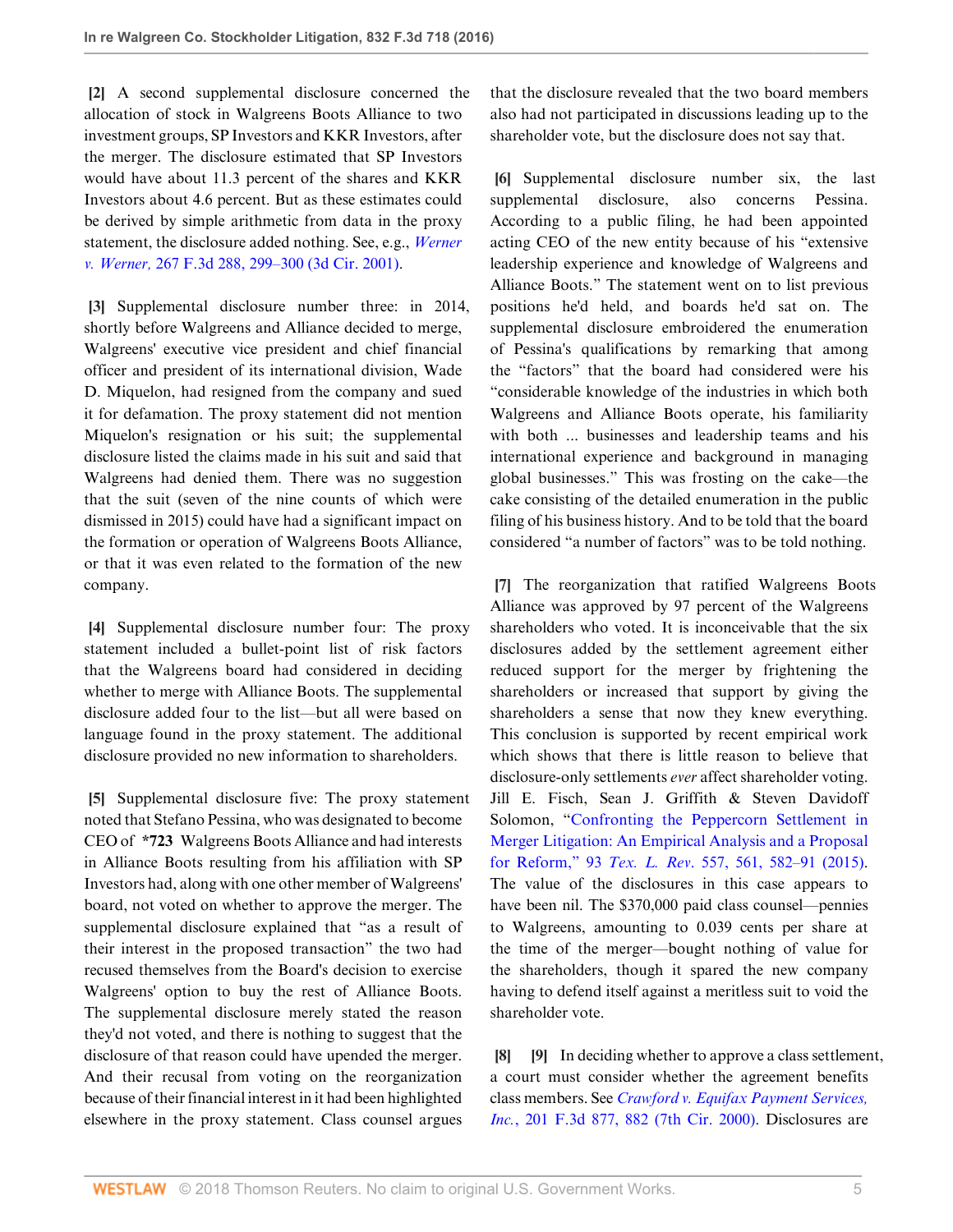meaningful only if they can be expected to affect the votes of a nontrivial fraction of the shareholders, implying that shareholders found the disclosures informative. As explained by the Supreme Court in *[TSC Industries, Inc.](http://www.westlaw.com/Link/Document/FullText?findType=Y&serNum=1976142400&pubNum=0000708&originatingDoc=I6cba8df05f9511e69981dc2250b07c82&refType=RP&originationContext=document&vr=3.0&rs=cblt1.0&transitionType=DocumentItem&contextData=(sc.UserEnteredCitation)) v. Northway, Inc.*[, 426 U.S. 438, 449, 96 S.Ct. 2126,](http://www.westlaw.com/Link/Document/FullText?findType=Y&serNum=1976142400&pubNum=0000708&originatingDoc=I6cba8df05f9511e69981dc2250b07c82&refType=RP&originationContext=document&vr=3.0&rs=cblt1.0&transitionType=DocumentItem&contextData=(sc.UserEnteredCitation)) [48 L.Ed.2d 757 \(1976\)](http://www.westlaw.com/Link/Document/FullText?findType=Y&serNum=1976142400&pubNum=0000708&originatingDoc=I6cba8df05f9511e69981dc2250b07c82&refType=RP&originationContext=document&vr=3.0&rs=cblt1.0&transitionType=DocumentItem&contextData=(sc.UserEnteredCitation)), "an omitted fact is material if there is a substantial likelihood that a reasonable shareholder would consider it important in deciding how to vote.... What th[is] standard ... contemplate[s] is a showing of a substantial likelihood that, **\*724** under all the circumstances, *the omitted fact would have assumed actual significance in the deliberations of the reasonable shareholder*." *[Id.](http://www.westlaw.com/Link/Document/FullText?findType=Y&serNum=1976142400&pubNum=0000780&originatingDoc=I6cba8df05f9511e69981dc2250b07c82&refType=RP&originationContext=document&vr=3.0&rs=cblt1.0&transitionType=DocumentItem&contextData=(sc.UserEnteredCitation))* (emphasis added). Cf. Thomas Hazen, 2 *[Law of Securities Regulation](http://www.westlaw.com/Link/Document/FullText?findType=Y&serNum=0442071900&pubNum=0136177&originatingDoc=I6cba8df05f9511e69981dc2250b07c82&refType=TS&originationContext=document&vr=3.0&rs=cblt1.0&transitionType=DocumentItem&contextData=(sc.UserEnteredCitation))* § 9:19 (7th ed. 2016). The supplemental disclosures in this case did not do that; they contained no new information that a reasonable investor would have found significant. It is not to be believed that had it not been for those disclosures, not 97 percent of the shareholders would have voted for the reorganization but 100 percent or 99 percent or 98 percent.

<span id="page-5-0"></span>**[\[10](#page-2-2)]** In *Eubank v. Pella Corp*[., 753 F.3d 718, 720 \(7th](http://www.westlaw.com/Link/Document/FullText?findType=Y&serNum=2033497849&pubNum=0000506&originatingDoc=I6cba8df05f9511e69981dc2250b07c82&refType=RP&fi=co_pp_sp_506_720&originationContext=document&vr=3.0&rs=cblt1.0&transitionType=DocumentItem&contextData=(sc.UserEnteredCitation)#co_pp_sp_506_720) [Cir. 2014\)](http://www.westlaw.com/Link/Document/FullText?findType=Y&serNum=2033497849&pubNum=0000506&originatingDoc=I6cba8df05f9511e69981dc2250b07c82&refType=RP&fi=co_pp_sp_506_720&originationContext=document&vr=3.0&rs=cblt1.0&transitionType=DocumentItem&contextData=(sc.UserEnteredCitation)#co_pp_sp_506_720), we "remarked the incentive of class counsel, in complicity with the defendant's counsel, to sell out the class by agreeing with the defendant to recommend that the judge approve a settlement involving a meager recovery for the class but generous compensation for the lawyers—the deal that promotes the self-interest of both class counsel and the defendant and is therefore optimal from the standpoint of their private interests." Except that in this case the benefit for the class was not meager; it was nonexistent. The type of class action illustrated by this case—the class action that yields fees for class counsel and nothing for the class—is no better than a racket. It must end. No class action settlement that yields zero benefits for the class should be approved, and a class action that seeks only worthless benefits for the class should be dismissed out of hand. See, e.g., *[Robert F. Booth Trust v. Crowley](http://www.westlaw.com/Link/Document/FullText?findType=Y&serNum=2027892919&pubNum=0000506&originatingDoc=I6cba8df05f9511e69981dc2250b07c82&refType=RP&fi=co_pp_sp_506_319&originationContext=document&vr=3.0&rs=cblt1.0&transitionType=DocumentItem&contextData=(sc.UserEnteredCitation)#co_pp_sp_506_319)*, [687 F.3d 314, 319 \(7th Cir. 2012\).](http://www.westlaw.com/Link/Document/FullText?findType=Y&serNum=2027892919&pubNum=0000506&originatingDoc=I6cba8df05f9511e69981dc2250b07c82&refType=RP&fi=co_pp_sp_506_319&originationContext=document&vr=3.0&rs=cblt1.0&transitionType=DocumentItem&contextData=(sc.UserEnteredCitation)#co_pp_sp_506_319)

The district judge approved the settlement agreement but with misgivings. She remarked that "in the future, especially if there are issues like this [financial issues concerning a \$15 billion transaction], hearing from someone who's not a lawyer who could explain to me that it [she meant the supplemental disclosures] mattered would have been very, very helpful." She could of course have appointed her own expert to explain the significance (or rather lack thereof) of the supplemental disclosures, see [Fed. R. Evid. 706,](http://www.westlaw.com/Link/Document/FullText?findType=L&pubNum=1000607&cite=USFRER706&originatingDoc=I6cba8df05f9511e69981dc2250b07c82&refType=LQ&originationContext=document&vr=3.0&rs=cblt1.0&transitionType=DocumentItem&contextData=(sc.UserEnteredCitation)) and she should have done that given her doubts about the lawyers' explanations.

She went on to say that she'd "been persuaded that at least the following supplemental disclosures *may have* mattered to a reasonable investor" (emphasis added). "May have" is not good enough. Possibility is not actuality or even probability. The question the judge had to answer was not whether the disclosures may have mattered, but whether they *would* be *likely* to matter to a reasonable investor. She did list the supplemental disclosures that she thought "may have mattered," but it was a bare list, devoid of meaningful explanation of why they may have mattered (let alone why they did matter) —with just one exception. Regarding the supplemental disclosure concerning Miquelon's lawsuit, the judge said that although "somewhat skeptical" of its importance she had been convinced by class counsel that "it isn't a frivolous point and may well have alerted investors to issues they would have otherwise ignored about turmoil in the company." But keeping in mind the size of the transaction to which the disclosures were supposed to pertain, a bare assumption that Miquelon's lawsuit would cause or signal "turmoil" that would deter the stockholders from voting for the creation of Walgreens Boots Alliance was too farfetched to be credited on the basis of the lawyers' self-interested say so, with no inquiry into the likely effect of the suit on the transaction.

The district judge was handicapped by lack of guidance for judging the significance of the disclosures to which the parties had agreed in order to settle the class action at nominal cost to the defendant **\*725** (because class counsel's fees were small potatoes to the giant new company and the disclosures irrelevant to the shareholders and thus incapable of preventing the reorganization) and sweet fees for class counsel, who devoted less than a month to the litigation, a month's activity that produced no value.

Delaware's Court of Chancery sees many more cases involving large transactions by public companies than the federal courts of our circuit do, and so we should heed the recent retraction by a judge of that court of the court's "willingness in the past to approve disclosure settlements of marginal value and to routinely grant broad releases to defendants and six-figure fees to plaintiffs' counsel in the process." The result has been to "cause[ ] deal litigation to explode in the United States beyond the realm of reason.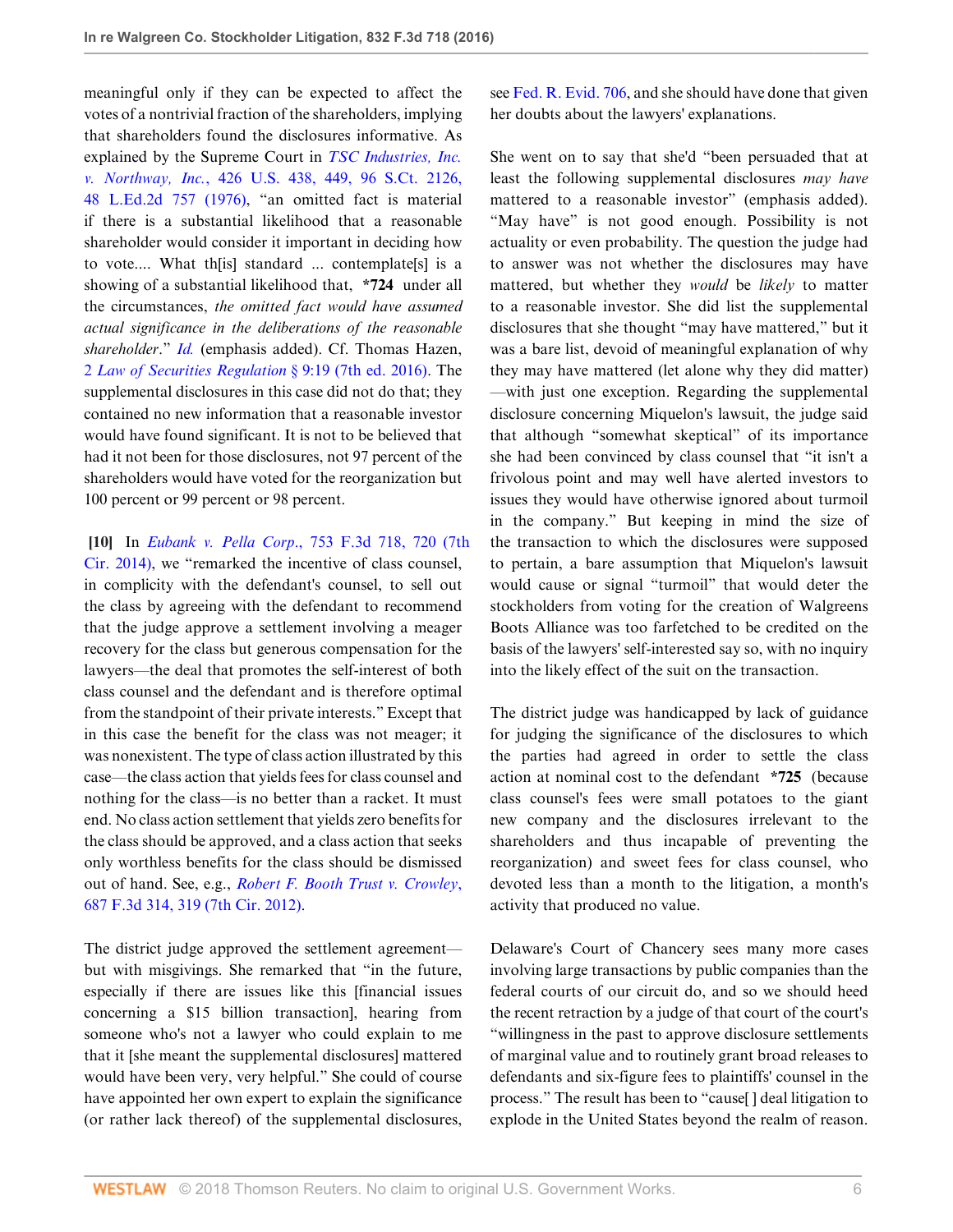In just the past decade, the percentage of transactions of \$100 million or more that have triggered stockholder litigation in this country has more than doubled, from 39.3% in 2005 to a peak of 94.9% in 2014." *[In re Trulia,](http://www.westlaw.com/Link/Document/FullText?findType=Y&serNum=2038171787&pubNum=0007691&originatingDoc=I6cba8df05f9511e69981dc2250b07c82&refType=RP&fi=co_pp_sp_7691_894&originationContext=document&vr=3.0&rs=cblt1.0&transitionType=DocumentItem&contextData=(sc.UserEnteredCitation)#co_pp_sp_7691_894) Inc. Stockholder Litigation*[, 129 A.3d 884, 894 \(Del. Ch.](http://www.westlaw.com/Link/Document/FullText?findType=Y&serNum=2038171787&pubNum=0007691&originatingDoc=I6cba8df05f9511e69981dc2250b07c82&refType=RP&fi=co_pp_sp_7691_894&originationContext=document&vr=3.0&rs=cblt1.0&transitionType=DocumentItem&contextData=(sc.UserEnteredCitation)#co_pp_sp_7691_894) [2016\)](http://www.westlaw.com/Link/Document/FullText?findType=Y&serNum=2038171787&pubNum=0007691&originatingDoc=I6cba8df05f9511e69981dc2250b07c82&refType=RP&fi=co_pp_sp_7691_894&originationContext=document&vr=3.0&rs=cblt1.0&transitionType=DocumentItem&contextData=(sc.UserEnteredCitation)#co_pp_sp_7691_894).

And so *[Trulia](http://www.westlaw.com/Link/Document/FullText?findType=Y&serNum=2038171787&pubNum=0007691&originatingDoc=I6cba8df05f9511e69981dc2250b07c82&refType=RP&originationContext=document&vr=3.0&rs=cblt1.0&transitionType=DocumentItem&contextData=(sc.UserEnteredCitation))* adopted a clearer standard for the approval of such settlements, *id*[. at 898–99](http://www.westlaw.com/Link/Document/FullText?findType=Y&serNum=2038171787&pubNum=0007691&originatingDoc=I6cba8df05f9511e69981dc2250b07c82&refType=RP&fi=co_pp_sp_7691_898&originationContext=document&vr=3.0&rs=cblt1.0&transitionType=DocumentItem&contextData=(sc.UserEnteredCitation)#co_pp_sp_7691_898) (footnotes omitted, emphasis added), which we endorse, and apply in this case:

> Returning to the historically trodden but suboptimal path of seeking to resolve disclosure claims in deal litigation through a Courtapproved settlement, practitioners should expect that the Court will continue to be increasingly vigilant in applying its independent judgment to its case-by-case assessment of the reasonableness of the "give" and "get" of such settlements in light of the concerns discussed above. To be more specific, practitioners should expect that disclosure settlements are likely to be met with continued disfavor in the future unless the supplemental disclosures address a *plainly material misrepresentation or omission*, and the subject matter of the proposed release is narrowly circumscribed to encompass nothing more than disclosure claims and fiduciary duty claims concerning the sale process, if the record shows that such claims have been investigated sufficiently. In using the term "plainly material," I mean that it should not be a close call that the supplemental information is material as that term is defined under Delaware law. Where the supplemental information is not plainly material, it may be appropriate for the Court to appoint an *amicus curiae* to assist the Court in its evaluation of the alleged benefits of the supplemental disclosures, given the challenges posed by the non-adversarial nature

of the typical disclosure settlement hearing.

We've italicized the key term in the quoted passage: the misrepresentation or omission that the supplemental disclosures correct must be "plainly material," cf. *[Appert](http://www.westlaw.com/Link/Document/FullText?findType=Y&serNum=2027274676&pubNum=0000506&originatingDoc=I6cba8df05f9511e69981dc2250b07c82&refType=RP&fi=co_pp_sp_506_616&originationContext=document&vr=3.0&rs=cblt1.0&transitionType=DocumentItem&contextData=(sc.UserEnteredCitation)#co_pp_sp_506_616) [v. Morgan Stanley Dean Witter, Inc](http://www.westlaw.com/Link/Document/FullText?findType=Y&serNum=2027274676&pubNum=0000506&originatingDoc=I6cba8df05f9511e69981dc2250b07c82&refType=RP&fi=co_pp_sp_506_616&originationContext=document&vr=3.0&rs=cblt1.0&transitionType=DocumentItem&contextData=(sc.UserEnteredCitation)#co_pp_sp_506_616)*., 673 F.3d 609, 616–17 [\(7th Cir. 2012\)](http://www.westlaw.com/Link/Document/FullText?findType=Y&serNum=2027274676&pubNum=0000506&originatingDoc=I6cba8df05f9511e69981dc2250b07c82&refType=RP&fi=co_pp_sp_506_616&originationContext=document&vr=3.0&rs=cblt1.0&transitionType=DocumentItem&contextData=(sc.UserEnteredCitation)#co_pp_sp_506_616), as they were not in this case. If immaterial their correction does nothing for the shareholders. And we add that it's not enough that the disclosures address the misrepresentation or omissions: they must correct them. Neither requirement was satisfied in this case.

<span id="page-6-1"></span><span id="page-6-0"></span>**[\[11](#page-2-3)] [\[12](#page-2-4)]** A class "representative who proposes that high transaction costs (notice and attorneys' fees) be incurred at the class members' expense to obtain [no benefit] ... is not adequately protecting the class members' interests." *[In re](http://www.westlaw.com/Link/Document/FullText?findType=Y&serNum=2025904922&pubNum=0000506&originatingDoc=I6cba8df05f9511e69981dc2250b07c82&refType=RP&fi=co_pp_sp_506_752&originationContext=document&vr=3.0&rs=cblt1.0&transitionType=DocumentItem&contextData=(sc.UserEnteredCitation)#co_pp_sp_506_752) [Aqua Dots Products Liability Litigation](http://www.westlaw.com/Link/Document/FullText?findType=Y&serNum=2025904922&pubNum=0000506&originatingDoc=I6cba8df05f9511e69981dc2250b07c82&refType=RP&fi=co_pp_sp_506_752&originationContext=document&vr=3.0&rs=cblt1.0&transitionType=DocumentItem&contextData=(sc.UserEnteredCitation)#co_pp_sp_506_752)*, 654 F.3d 748, 752 [\(7th Cir. 2011\).](http://www.westlaw.com/Link/Document/FullText?findType=Y&serNum=2025904922&pubNum=0000506&originatingDoc=I6cba8df05f9511e69981dc2250b07c82&refType=RP&fi=co_pp_sp_506_752&originationContext=document&vr=3.0&rs=cblt1.0&transitionType=DocumentItem&contextData=(sc.UserEnteredCitation)#co_pp_sp_506_752) Courts also have "a continuing duty in a class action case to scrutinize the class attorney to see that he or she is adequately protecting the interests **\*726** of the class, and if at any time the trial court realizes that class counsel should be disqualified, the court is required to take appropriate action." *[In re Revlon, Inc. Shareholders](http://www.westlaw.com/Link/Document/FullText?findType=Y&serNum=2021579394&pubNum=0000162&originatingDoc=I6cba8df05f9511e69981dc2250b07c82&refType=RP&fi=co_pp_sp_162_955&originationContext=document&vr=3.0&rs=cblt1.0&transitionType=DocumentItem&contextData=(sc.UserEnteredCitation)#co_pp_sp_162_955) Litigation*[, 990 A.2d 940, 955 \(Del. Ch. 2010\)](http://www.westlaw.com/Link/Document/FullText?findType=Y&serNum=2021579394&pubNum=0000162&originatingDoc=I6cba8df05f9511e69981dc2250b07c82&refType=RP&fi=co_pp_sp_162_955&originationContext=document&vr=3.0&rs=cblt1.0&transitionType=DocumentItem&contextData=(sc.UserEnteredCitation)#co_pp_sp_162_955) (quoting [4](http://www.westlaw.com/Link/Document/FullText?findType=Y&serNum=0292059163&pubNum=0113076&originatingDoc=I6cba8df05f9511e69981dc2250b07c82&refType=TS&originationContext=document&vr=3.0&rs=cblt1.0&transitionType=DocumentItem&contextData=(sc.UserEnteredCitation)) *[Newberg on Class Actions](http://www.westlaw.com/Link/Document/FullText?findType=Y&serNum=0292059163&pubNum=0113076&originatingDoc=I6cba8df05f9511e69981dc2250b07c82&refType=TS&originationContext=document&vr=3.0&rs=cblt1.0&transitionType=DocumentItem&contextData=(sc.UserEnteredCitation))* § 13:22, at 417 (2002)).

The oddity of this case is the absence of *any* indication that members of the class have an interest in challenging the reorganization that has created Walgreens Boots Alliance. The only concrete interest suggested by this litigation is an interest in attorneys' fees, which of course accrue solely to class counsel and not to any class members. Certainly class counsel, if one may judge from their performance in this litigation, can't be trusted to represent the interests of the class. Because the settlement can't be approved, we reverse the district court's judgment. And since class counsel has failed to represent the class fairly and adequately, as required by Federal Rule of Civil Procedure  $23(g)(1)(B)$ and  $(g)(4)$ , the district court on remand should give serious consideration to either appointing new class counsel, cf. [Fed. R. Civ. P. 23\(g\)\(1\)](http://www.westlaw.com/Link/Document/FullText?findType=L&pubNum=1000600&cite=USFRCPR23&originatingDoc=I6cba8df05f9511e69981dc2250b07c82&refType=LQ&originationContext=document&vr=3.0&rs=cblt1.0&transitionType=DocumentItem&contextData=(sc.UserEnteredCitation)), or dismissing the suit. Cf. *[Robert](http://www.westlaw.com/Link/Document/FullText?findType=Y&serNum=2027892919&pubNum=0000506&originatingDoc=I6cba8df05f9511e69981dc2250b07c82&refType=RP&fi=co_pp_sp_506_319&originationContext=document&vr=3.0&rs=cblt1.0&transitionType=DocumentItem&contextData=(sc.UserEnteredCitation)#co_pp_sp_506_319) [F. Booth Trust v. Crowley](http://www.westlaw.com/Link/Document/FullText?findType=Y&serNum=2027892919&pubNum=0000506&originatingDoc=I6cba8df05f9511e69981dc2250b07c82&refType=RP&fi=co_pp_sp_506_319&originationContext=document&vr=3.0&rs=cblt1.0&transitionType=DocumentItem&contextData=(sc.UserEnteredCitation)#co_pp_sp_506_319)*, *supra*, 687 F.3d at 319.

REVERSED AND REMANDED, WITH DIRECTIONS.